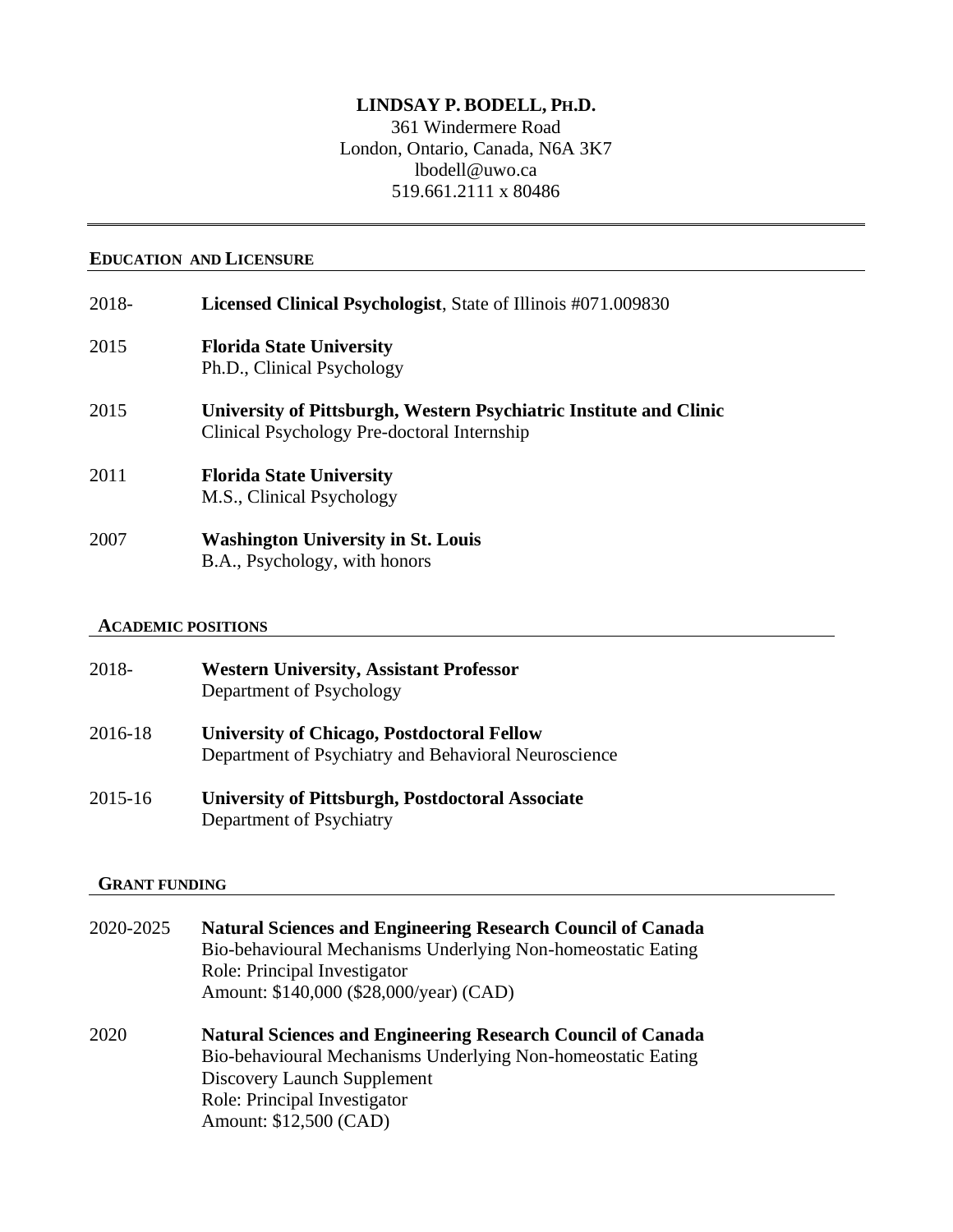| 2019-2022 | <b>Western University, BrainsCAN Tier 1 Postdoctoral Fellowship</b><br>Determining the Neural Circuits Underlying Excessive Food Intake in Adolescents and<br><b>Young Adults</b><br>Role: Co-Supervisor (PI: Lowe)<br>Amount: \$210, 000 (CAD)  |  |
|-----------|--------------------------------------------------------------------------------------------------------------------------------------------------------------------------------------------------------------------------------------------------|--|
| 2019-2020 | <b>Banting Research Foundation Discovery Award</b><br>Negative Affect and Reward Processing in Individuals with Binge Eating<br>Role: Principal Investigator<br>Amount: \$24,757 (CAD)                                                           |  |
| 2019-2020 | <b>Western University Strategic Support for CIHR Success Seed Grant</b><br>Neural Response to Social Evaluation in Adolescents with Eating Disorders<br>Role: Principal Investigator<br>Amount: \$25,000 (CAD)                                   |  |
| 2014-2015 | Philanthropic Educational Organization (P.E.O.) Scholars Award<br>Translational Approach to Understanding Factors Influencing Binge Eating in Women<br>with Bulimia Nervosa<br>Role: Principal Investigator<br>Award Amount: \$15,000 (USD)      |  |
| 2014      | <b>Society for a Science of Clinical Psychology Dissertation Grant</b><br>Translational Approach to Understanding Factors Influencing Binge Eating in Women<br>with Bulimia Nervosa<br>Role: Principal Investigator<br>Award Amount: \$500 (USD) |  |
| 2013      | <b>Academy for Eating Disorders Student Research Grant</b><br>Biological and Behavioral Correlates of Weight Suppression in Individuals with<br><b>Bulimia Nervosa</b><br>Role: Principal Investigator<br>Award Amount: \$1000 (USD)             |  |
| 2013      | <b>Florida State University Dissertation Grant</b><br>Translational Approach to Understanding Factors Influencing Binge Eating in Women<br>with Bulimia Nervosa<br>Role: Principal Investigator<br>Award Amount: \$750 (USD)                     |  |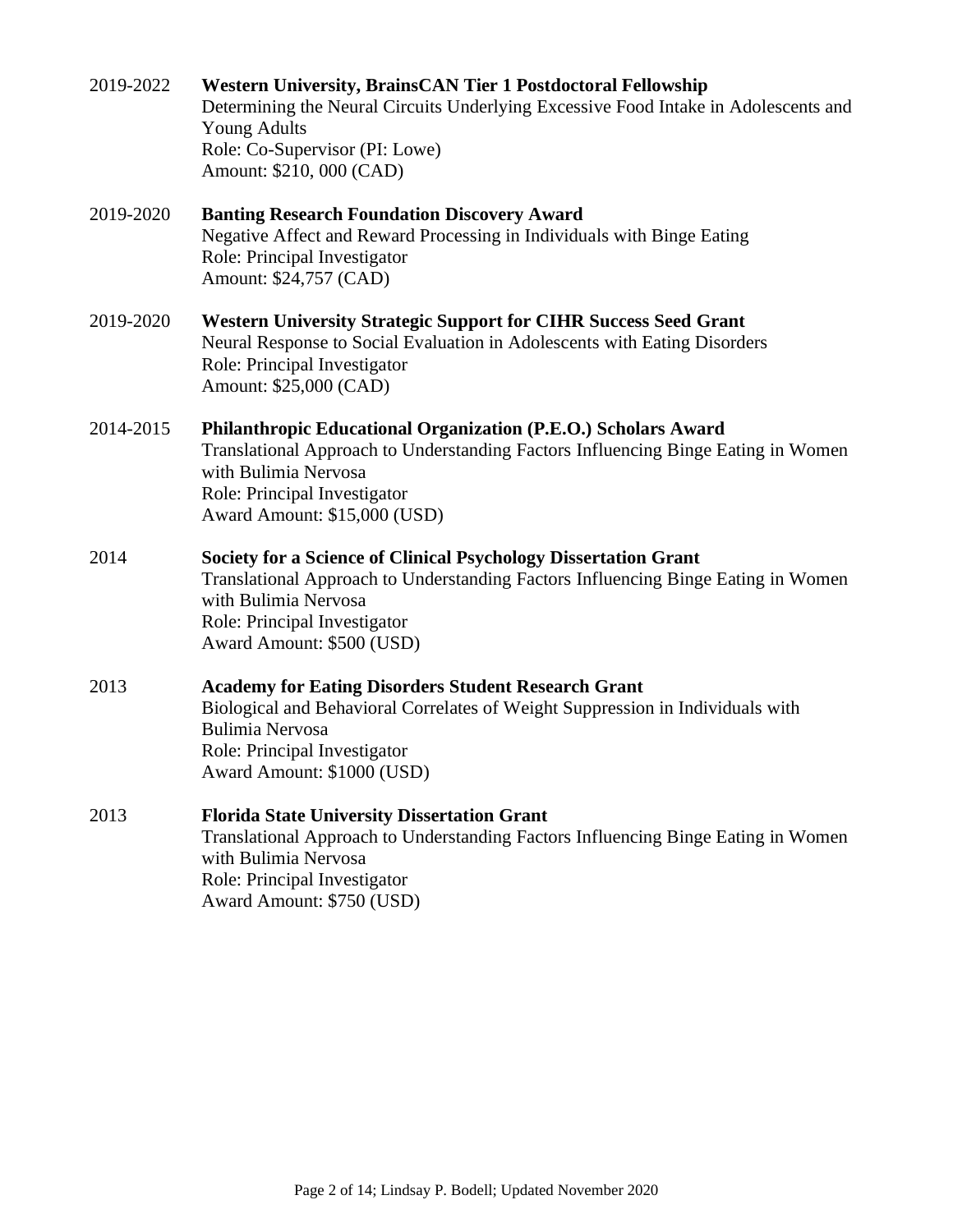| <b>Faculty Research Travel Grant, Western University</b>                                   | 2019 |
|--------------------------------------------------------------------------------------------|------|
| Association for Psychological Science "Rising Star"                                        | 2019 |
| Young Investigator Award, Honorable Mention, Academy for Eating Disorders Assessment SIG   | 2018 |
| Academy for Eating Disorders Early Career Investigator Travel Fellowship                   | 2016 |
| Smadar Levin Travel Award, Society for Research in Psychopathology                         |      |
| Russell and Eugenia Morcom Graduate Research Excellence Best Poster                        | 2014 |
| Russell and Eugenia Morcom Graduate Research Excellence Best Talk                          | 2013 |
| 2012-14<br>Graduate Research Development Award (3 separate awards)                         |      |
| NIMH Early Career Investigators Travel Fellowship, Academy for Eating Disorders            |      |
| Ermine M. Owenby Jr. Travel Award                                                          |      |
| 2009-13<br>Congress of Graduate Students Conference Presentation Grant (5 separate awards) |      |
| Phi Beta Kappa Society                                                                     |      |
| Psi Chi, Psychology Honors Society                                                         | 2005 |
| Dean's List, Washington University in St. Louis<br>2004-06                                 |      |

## **PEER-REVIEWED JOURNAL ARTICLES**

**50 publications (19 First Author) 1410 citations according to Google Scholar (November 26, 2020) H-index: 23 i10-index: 35**

50. Kim, Y.R., Hersch, J., **Bodell, L.P**., Schebendach, J., Hildebrandt, T., Walsh, B.T., & Mayer, L.E.S. (in press). The association between leptin and weight maintenance outcome in anorexia nervosa. *International Journal of Eating Disorders*. [Epub ahead of print].

49. **Bodell, L.P**., Smith, A.R., & Witte, T.E. (in press). Dynamic associations between interpersonal needs and suicidal ideation in a sample of individuals with eating disorders. *Psychological Medicine*. doi: 10.1017/S0033291720000276 [Epub ahead of print]

48. Jennings, K.M., Anaya, C., Rambur, B., **Bodell, L.P**., Graham, A.K., Forney, K.J., Anam, S., & Wildes, J.E. (in press). Workforce diversity in the field of eating disorders: a multi-methods study. *Western Journal of Nursing Research*. doi: 10.1177/0193945920912396 [Epub ahead of print]

47. Keel, P.K., **Bodell, L.P**., Forney, K.J., Appelbaum, J., & Williams, D. (in press). Examining weight suppression as a transdiagnostic factor influencing illness trajectory in bulimic eating disorders. *Physiology and Behavior.* doi: 10.1016/j.physbeh.2019.112565 [Epub ahead of print]

46. Jennings, K.J., **Bodell, L.P**., Haynos, A.F., Crosby, R.D., & Wildes, J.E. (in press). Mixture modeling to characterize anorexia nervosa: integrating personality and eating disorder psychopathology. *Journal of the American Psychiatric Nurses Association.* doi: 10.1177/1078390319862029 [Epub ahead of print]

45. Bender, T. Fitzpatrick, S., Hartmann, M., Hames, J. **Bodell, L.P**., Selby, E. & Joiner, T.E. (2019). Does it hurt to ask? An analysis of iatrogenic risk during suicide risk assessment. *Neurology, Psychiatry and Brain Research*, 33, 73-81. doi: https://doi.org/10.1016/j.npbr.2019.07.005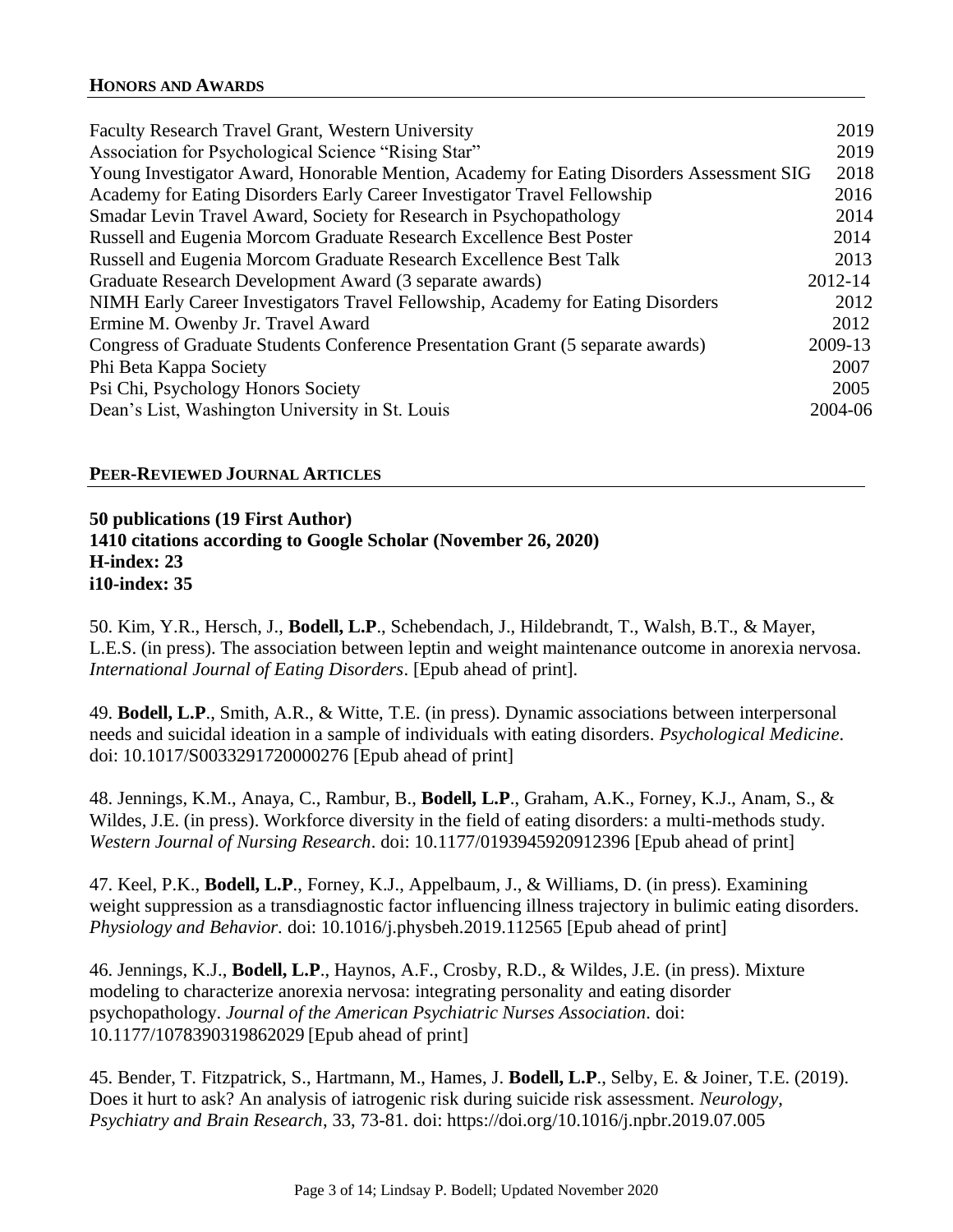44. **Bodell, L.P.**, Pearson, C.M., Smith, K.E., Cao, L., Crosby, R.D., Peterson, C.B., Crow, S.J., & Berg, K.C. (2019). Longitudinal associations between emotion regulation, negative affect, and eating disorder symptoms in a clinical sample of individuals with binge eating. *Eating Behaviors, 32*, 69-73. doi: https://doi.org/10.1016/j.eatbeh.2018.12.005

43. Jones, C.L., Fowle, J.L., Ilyumzhinova, R., Berona, J., Mbayiwa, K., Goldschmidt, A.B., **Bodell, L.P**. et al. (2019). The relationship between body mass index, body dissatisfaction, and eating pathology in sexual minority women. *International Journal of Eating Disorders, 52*(6), 730-*734*. doi: 10.1002/eat.23072

42. **Bodell, L. P.,** Cheng, Y., & Wildes, J. E. (2019). Psychological impairment as a predictor of suicidal ideation in individuals with anorexia nervosa. *Suicide and Life Threatening Behaviors, 49*(2), 520-528. doi: 10.1111/sltb.12459

41. **Bodell, L.P**., Forney, K.J., Chavarria, J., Keel, P.K., & Wildes, J.E. (2018). Self-report assessments of loss of control over eating: psychometric properties in clinical and nonclinical samples. *International Journal of Eating Disorders, 51*(11), 1252-1260. doi: 10.1002/eat.22957

40. \*Boyd, H., **\*Bodell, L. P.**, Jennings, K., Graham, A. K., Crosby, R.D., & Wildes, J. E. (2018). Relationship between desired weight constructs and eating disorder severity over the year following treatment for anorexia nervosa. *International Journal of Eating Disorders, 51,* 870-878. doi: 10.1002/eat.22879; mentored trainee; \*co-first authors

39. Dodd, D. R., Smith, A. R., Forrest, L. N., Witte, T. K., **Bodell, L. P.**, Bartlett, M., Siegfried, N., & Goodwin, N. (2018). Interoceptive deficits, non-suicidal self-injury, and suicide attempts among women with eating disorders. *Suicide and Life Threatening Behaviors, 48*(4), 438-448. doi: 10.1111/sltb.12383

38. **Bodell, L. P.,** Wildes, J.E., Goldschmidt, A., Cheng, Y., Keenan, K., Hipwell, A., & Stepp, S. (2018) Associations between race and eating disorder symptom trajectories in black and white girls. *Journal of Abnormal Child Psychology*, *46*(3), 625-638. doi: 10.1007/s10802-017-0322-5

37. Keel, P. K., Haedt-Matt, A. A., Hildebrandt, B., **Bodell, L. P**., Wolfe, B. E., Jimerson, D. C. (2018). Satiation deficits and binge eating: probing differences between bulimia nervosa and purging disorder using an *ad lib* test meal. *Appetite, 127*, 119-125. doi: 10.1016/j.appet.2018.04.009

36. **Bodell, L. P.,** Wildes, J.E., Goldschmidt, A., Lepage, R., Keenan, K., Guyer, A., Hipwell, A., Stepp, S., & Forbes, E (2018). Associations between neural reward processing and binge eating among adolescent girls. *Journal of Adolescent Health, 62(1)*, 107-113. doi: 10.1016/j.jadohealth.2017.08.006

35. Anestis, J.C., Finn, J.A., Gottfried, E.D., Hames, J.L., **Bodell, L.P**…Joiner, T. (2018). Burdensomeness, belongingness, and acquired capability: assessing the interpersonal psychological theory of suicide with MMPI-2-RF scales. *Assessment*, *25*(4), 415-431.doi: 10.1177/1073191116652227

34. Keel, P. K., **Bodell, L. P**., Haedt-Matt, A., Williams, D. L., & Appelbaum, J. (2017). Weight suppression and bulimic syndrome maintenance: the mediating role of leptin. *International Journal of Eating Disorders*, *50*(12), 1432-1436. doi: 10.1002/eat.22788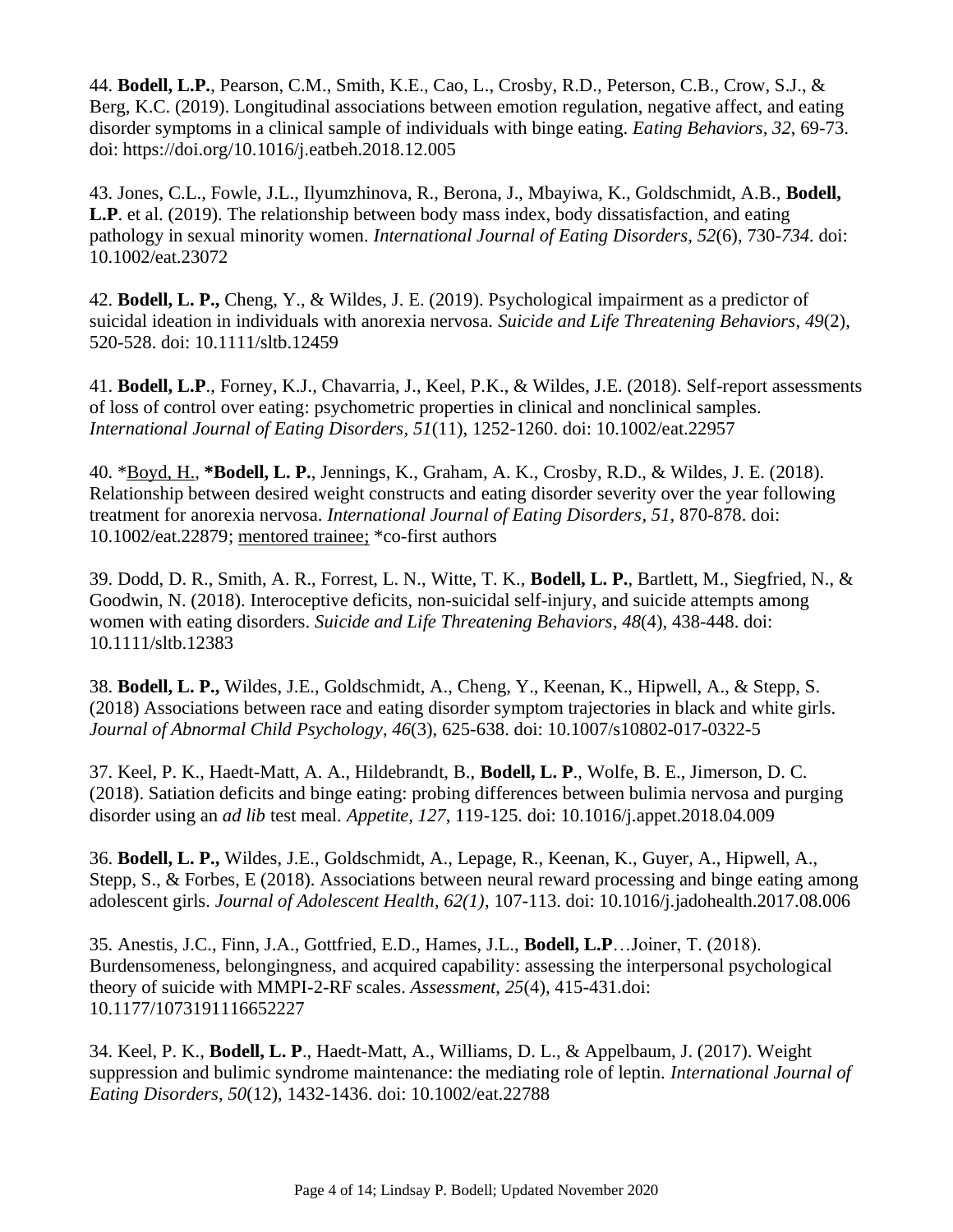33. Hom, M. A., Hames, J. L., **Bodell, L. P.,** Buchman-Schmitt, J. M., Chu, C….Joiner, T. E. (2017). Investigating insomnia as a cross-sectional and longitudinal predictor of loneliness: findings from six samples. *Psychiatry Research*, *253*, 116-128. doi: 10.1016/j.psychres.2017.03.046

32. **Bodell, L.P.**, Brown, T.A., & Keel, P.K. (2017). Weight suppression predicts bulimic symptoms at 20-year follow-up: examination of psychological mediators. *Journal of Abnormal Psychology*, *126*(1), 32-37. doi: 10.1037/abn0000217

31. Smith, A.R., **Bodell, L.P.,** Holm-Denoma, J., Joiner, T.E., Gordon, K., Perez, M., & Keel, P.K. (2017). I don't want to grow-up, I'm a gen [X, Y, me] kid: increasing maturity fears across the decades. *International Journal of Behavioral Development*, *41*(6), 665-662. doi: 10.1177/0165025416654302

30. Smith, A.R., Dodd, D.R., Forrest, L.N., Witte, T.K., **Bodell, L.,** Ribeiro, J.D…Bartlett, M. (2016). Does the Interpersonal–Psychological Theory of Suicide (IPTS) provide a useful framework for understanding suicide risk among eating disorder patients? a test of the validity of the IPTS. *International Journal of Eating Disorders, 49*(12), 1082-1086*.* doi: 10.1002/eat.22588

29. \***Bodell, L.P**., \*Racine, S.E., & Wildes, J.E. (2016). Examining weight suppression as a predictor of eating disorder symptom trajectories in anorexia nervosa. *International Journal of Eating Disorders*, *49*(8), 753-63. doi: 10.1002/eat.22545 *\** co-first author

28. Forrest, L.N., **Bodell, L.P**., Witte, T.K., Siegfried, N., Bartlett, M.L…Smith, A. R. (2016). Associations between eating disorder symptoms and suicidal ideation through thwarted belongingness and perceived burdensomeness among eating disorder patients. *Journal of Affective Disorders*, *195*, 127-35. doi: 10.1016/j.jad.2016.02.017

27. Forney, K.J., **Bodell, L.P.**, Haedt-Matt, A., & Keel, P.K. (2016). The incremental validity of the episode size criterion in binge-eating definitions: an examination in women with purging syndromes. *International Journal of Eating Disorders*, *49*(7), 651-62. doi: 10.1002/eat.22508

26. **Bodell, L.P.,** & Keel, P.K. (2015). Weight suppression in women with bulimia nervosa: associations with biology and behavior. *Journal of Abnormal Psychology*, *124*(4)*,* 994-1002. doi: 10.1037/abn0000077

25. Chu, C., **Bodell, L.P.,** Ribeiro, J., & Joiner, T. (2015). Eating disorder symptoms and suicidal ideation: the moderating role of disgust. *European Eating Disorders Review*, *23*(6)*,* 545-52. doi: 10.1002/erv.2373

24. Witte, T.K., Zuromski, K.L., Gauthier, J.M., Smith, A.R., Bartlett, M., Siegfried, N., **Bodell, L.**, & Goodwin, N. (2015). Restrictive eating: associated with suicide attempts, but not acquired capability in residential patients with eating disorders. *Psychiatry Research, 235*, 90-96. doi: 10.1016/j.psychres.2015.11.043

23. Zuromski, K.L., Witte, T.K., Smith, A.R., Goodwin, N., **Bodell, L.P.**, Bartlett, M., & Siegfried, N. (2015). Increased prevalence of vegetarianism among women with eating pathology. *Eating Behaviors, 19,* 24-7*.* doi: 10.1016/j.eatbeh.2015.06.017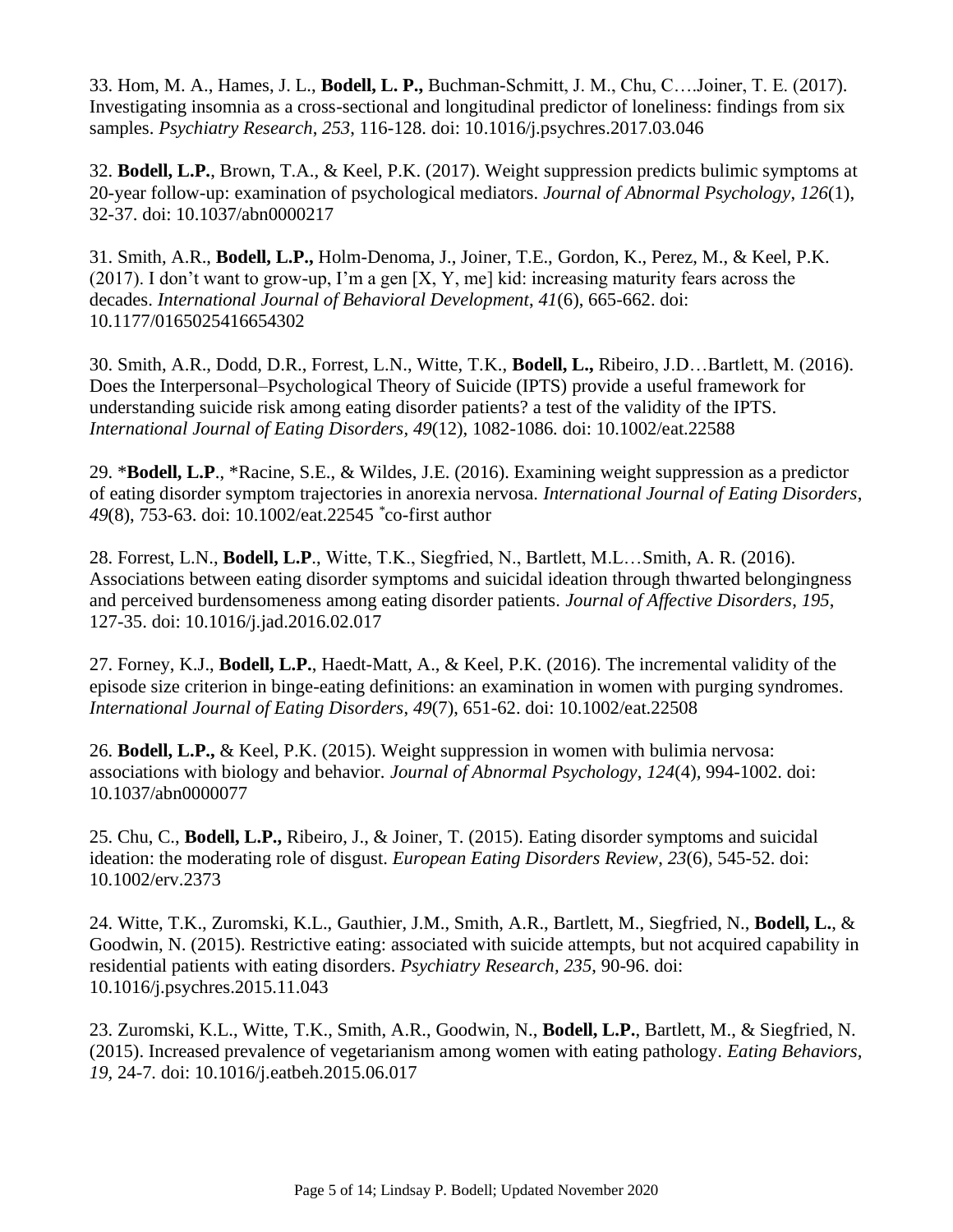22. Smith, A.R., Miller, S., **Bodell, L.P.,** Ribeiro, J., Maner, J., & Joiner, T.E. (2015). Cycles of risk: associations between menstrual cycle and suicidal ideation among women. *Personality and Individual Differences, 74,* 35-40.

21. Gottfried**,** E., **Bodell, L.P.,** Carbonell, J., & Joiner, T. (2014). Clinical utility of the MMPI-2-RF suicidal/death ideation scale. *Psychological Assessment, 26*(4)*,* 1205-1211*.* doi: 10.1037/pas0000017

20. **Bodell, L.P.,** Keel, P.K., Akubuiro, A., Caballero, J., Tranel, D.T., & McCormick, L.M. (2014). Longitudinal examination of decision-making performance in anorexia nervosa: before and after weight restoration. *Journal of Psychiatric Research*, *56*, 150-7. doi: 10.1016/j.jpsychires.2014.05.015

19. **Bodell, L.P.**, Forney, K.J., Keel, P.K., Gutierrez, P.M. & Joiner, T.E. (2014). Consequences of making weight: a review of eating disorders in the United States military. *Clinical Psychology: Science and Practice, 21*(4), 398-409.

18. Dodd, D., Smith, A.R., & **Bodell, L.P.** (2014). Restraint feeds stress: the relationship between eating disorder symptoms, stress generation, and the interpersonal theory of suicide. *Eating Behaviors, 15*, 567-73. doi: 10.1016/j.eatbeh.2014.08.004

17. Dossat, A. **Bodell, L.P.**, Williams, D., Eckel, L.A., & Keel, P.K. (2014). Preliminary examination of glucagon-peptide-1 in purging disorder and bulimia nervosa. *International Journal of Eating Disorders*, *48*(2), 199-205. doi: 10.1002/eat.22264

16. Holland, L., **Bodell, L.P**., & Keel, P.K. (2013). Personality traits predict eating disorder status at 10-year follow-up. *European Eating Disorders Review*, *21*(5), 405-410. doi: 10.1002/erv.2241

15. **Bodell, L.P**., Joiner, T.E., & Keel, P.K. (2013). Comorbidity-independent risk for suicidality is increased in bulimia nervosa but not anorexia nervosa. *Journal of Psychiatric Research, 47,* 617-621. doi: 10.1016/j.jpsychires.2013.01.005

14. Dutton, G., **Bodell, L.P**., Smith, A.R., & Joiner, T.E. (2013). Examination of the relationship between obesity and suicidal ideation. *International Journal of Obesity*, *37*(9), 1282-1286. doi: 10.1038/ijo.2012.224

13. Ribeiro, J.D., **Bodell, L.P.**, Hames, J.L., Hagan, C., & Joiner, T.E. (2013). An empirically-based approach to the assessment and management of suicidal behavior. *Journal of Psychotherapy Integration, 23*(3), 207-221.

12. Fink, E., **Bodell, L.P.**, Smith, A.R., & Joiner, T.E. (2012). The joint influence of disordered eating and anxiety sensitivity on the acquired capability for suicide. *Cognitive Therapy and Research, 37*, 934-940.

11. **Bodell, L.P.**, Hames, J.L., Holm-Denoma, J.M., Smith, A.R., Gordon, K. H., & Joiner, T.E. (2012). Does the stress generation hypothesis apply to eating disorders? an examination of stress generation in eating, depressive and anxiety symptoms. *Journal of Affective Disorders, 142*, 139-142. doi: 10.1016/j.jad.2012.04.016

10. **Bodell, L.P.**, Ialongo, N.S., & Joiner, T.E. (2012). Longitudinal association between childhood impulsivity and bulimic symptoms in African-American adolescent girls. *Journal of Consulting and Clinical Psychology, 80*(2), 313-316. doi: 10.1037/a0027093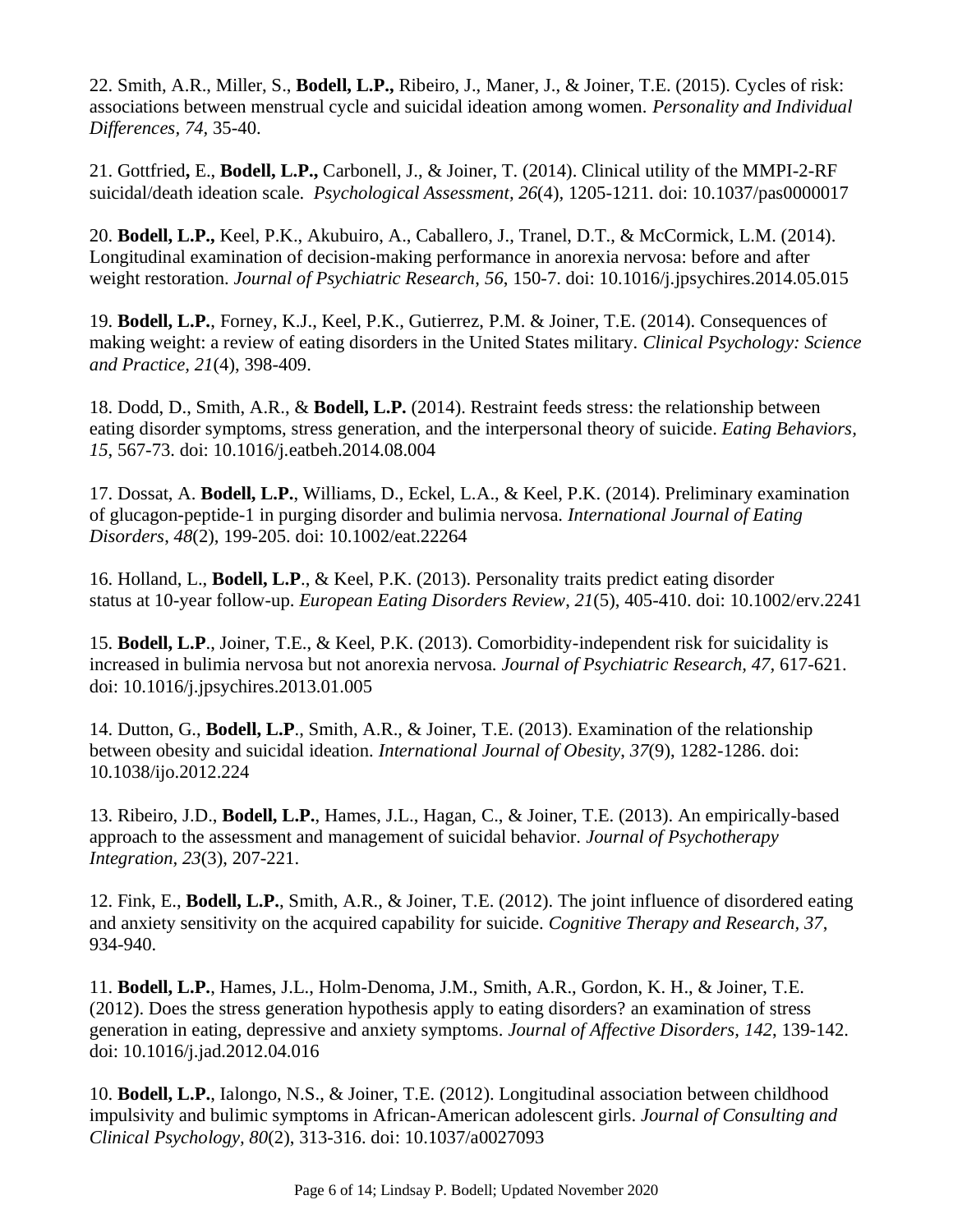9. Keel, P.K., Brown, T.A., Holland, L.A., & **Bodell, L.P.** (2012). Empirical classification of eating disorders. *Annual Review of Clinical Psychology, 8*, 381-404. doi: 10.1146/annurev-clinpsy-032511- 143111

8. **Bodell, L.P**., Brown, T.A., & Keel, P.K. (2012). The impact of bulimic syndromes, mood and anxiety disorders and their comorbidity on psychosocial impairment: what drives impairment in comorbidity? *European Eating Disorders Review, 20*(1), 74-9. doi: 10.1002/erv.1139

7. Mayer, L.E.S., Schebendach, J.E., **Bodell, L.P.**, Shingleton, R., & Walsh, B.T. (2012). Eating behavior in anorexia nervosa: before and after treatment. *International Journal of Eating Disorders, 45*(2), 290-3. doi: 10.1002/eat.20924

6. Smith, A.R., Hawkeswood, S.E., **Bodell, L.P**., & Joiner, T.E. (2011). Does size matter? an examination of muscularity and body fat dissatisfaction as predictors of disordered eating in heterosexual and gay men. *Body Image, 8*(3), 232-6. doi: 10.1016/j.bodyim.2011.03.005

5. Keel, P.K., Brown, T.A., Holm-Denoma, J.M., & **Bodell, L.P.** (2011). Comparison of DSM-IV vs. proposed DSM-5 diagnostic criteria for eating disorders: Reduction of EDNOS and validity. *International Journal of Eating Disorders, 44*(6), 553-60. doi: 10.1002/eat.20892

4. **Bodell, L. P.** & Mayer, L. E. (2011). Percent body fat is a risk factor for relapse in anorexia nervosa: a replication study. *International Journal of Eating Disorders, 44*(2), 118-123. doi: 10.1002/eat.20801

3. **Bodell, L.P.,** Smith, A.R., Holm-Denoma, J.M., Gordon, K.H., & Joiner, T.E. (2011). The impact of perceived social support and negative life events on bulimic symptoms. *Eating Behaviors, 12*(1), 44- 48. doi: 10.1016/j.eatbeh.2010.11.002

2. **Bodell, L.P**. & Keel, P.K. (2010). Current treatments for anorexia nervosa: efficacy, safety and adherence. *Psychology and Behavior Research, 3*, 91-108. doi: 10.2147/PRBM.S13814

1. Klein, D.A., Schebendach, J.E., Gershkovich, M., **Bodell, L.P**., Foltin, R.W., & Walsh, B.T. (2010). Behavioral assessment of the reinforcing effect of exercise in women with anorexia nervosa: Further paradigm development and data. *International Journal of Eating Disorders, 43*(7), 611-618. doi: 10.1002/eat.20758

## **BOOK CHAPTERS**

4. **Bodell, L.P**. & Forney, K.J. (2019). Neuroendocrinology of Anorexia Nervosa and Bulimia Nervosa. *Handbook of Eating and Drinking: Interdisciplinary Perspectives*. Meiselman, H. (Ed). Springer Publishing.

3. Jennings, K.M., **Bodell, L.P**., Wildes, J.E. (2018). Aggression in Eating Disorders. *Aggression: Clinical Features and Treatment across the Diagnostic Spectrum*. Coccaro, E. & McCloskey, M (Eds). Washington, D.C.: American Psychiatric Publishing.

2. **Bodell, L.P.** & Striegel-Weissman, R. (2015). Binge Eating Disorder: Diagnosis and Assessment. *The Wiley-Blackwell Handbook of Eating Disorders.* Levine, M. & Smolak, L. (Eds). West Sussex, United Kingdom: Wiley-Blackwell.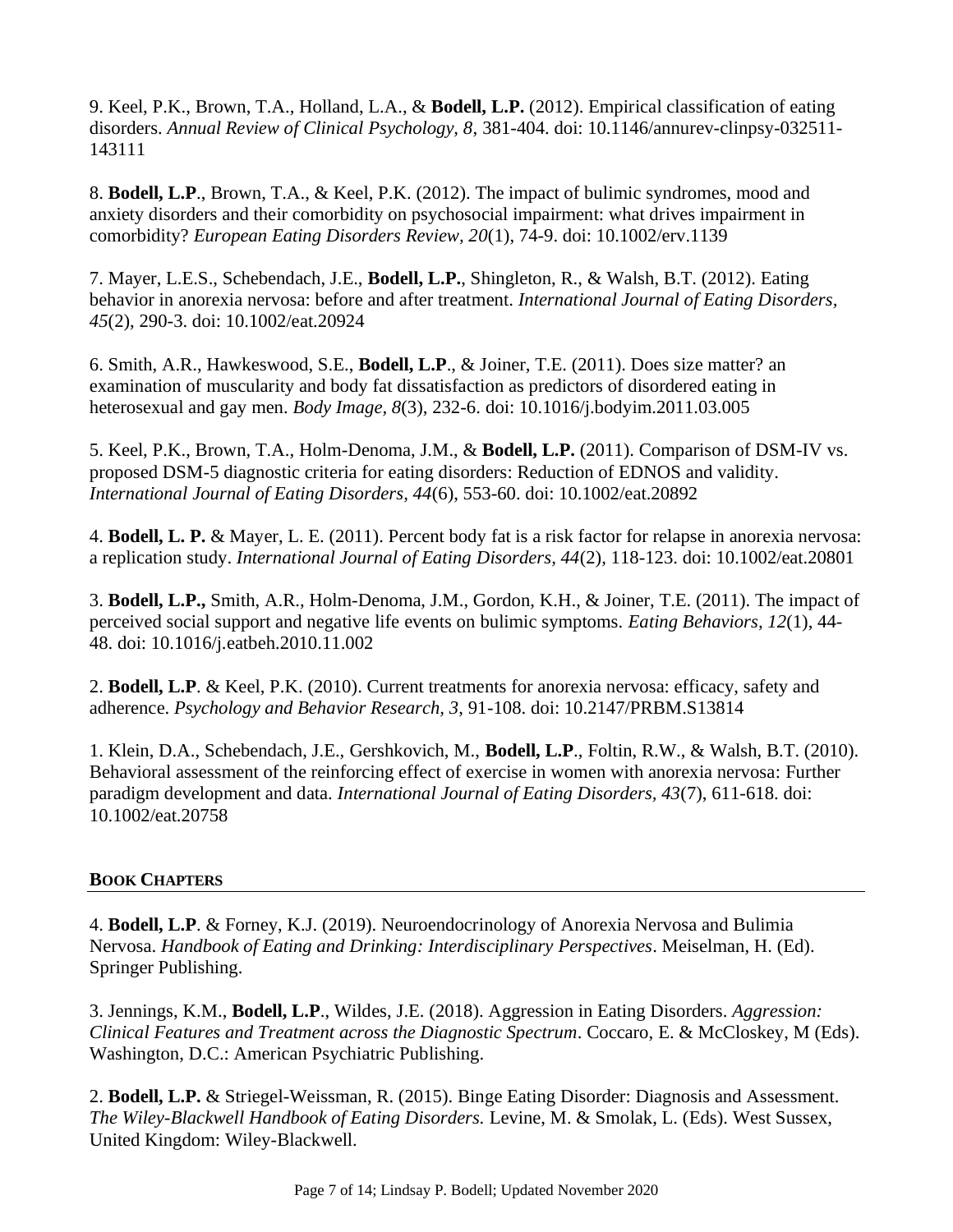1. **Bodell, L. P.** & Devlin, M. J. (2009). Pharmacotherapy for Binge Eating Disorder. *The Treatment of Eating Disorders: A Clinical Handbook.* Grilo, C. M. & Mitchell, J. E. (Eds.). New York: Guilford Press.

### **INVITED SYMPOSIUMS AND WORKSHOPS**

3. **Bodell, L.P.** (2019, May). *Associations between neural reward processing and binge eating in adolescent girls*. Symposium Titled: Weight Suppression and Reward Processing—Biobehavioral Predictors of Illness Maintenance in Eating Disorders (Chair: Keel, P.) at the annual meeting of the Society of Biological Psychiatry, Chicago, Illinois.

2. **Bodell, L.P.** (2017, June). *Suicide in Eating Disorders: Who is at highest risk and how do we work more effectively with these clients?* Invited presenter for workshop at the International Conference on Eating Disorders, Prague, Czech Republic. (Co-presenters: Pisetsky, E., Wisniewski, L., Crow, S.)

1. **Bodell, L.P.** (2015, April). *Should I suggest that my patient participate in a research study?* Invited presenter for workshop at the International Conference on Eating Disorders, Boston, Massachusetts. (Co-presenters: Brown, A., Attia, E., Cohen, L.)

### **INVITED PRESENTATIONS**

12. **Bodell, L.P.** (2020, November). *The role of emotions in eating disorders*. Invited talk for the Western University Health and Research Conference, Western University, London, Ontario (virtual).

11. **Bodell, L.P**. (2020, November). *Understanding Suicidal Behavior: Psychological Theories*. Guest Lecture for Understanding Suicide undergraduate course at the University of Rhode Island, Department of Nursing, Kingston, RI, USA (virtual lecture).

10. **Bodell, L.P**. (2020, January). *When "Healthy" Eating Turns Unhealthy*. Panel speaker for "New Year, New You: The Science of Healthy Eating", RCIScience, Toronto, Ontario.

9. **Bodell, L.P.** (2019, November). *Biobehavioural Mechanisms of Binge Eating*. Brain and Mind Institute "Coffee Talk", Western University, London, Ontario.

8. **Bodell, L.P.** & Jennings, K. (2017, March). *Eating Disorders.* Inaugural keynote co-speaker for National Eating Disorders Awareness Week at Elmhurst College, Elmhurst, Illinois.

7. **Bodell, L.P.** (2016, March). *Role of reward response in the development and maintenance of binge eating*. Invited talk at the Affective Neuroscience and Developmental Psychopathology Laboratory (Erika Forbes, PhD), Department of Psychiatry, University of Pittsburgh, Pittsburgh, Pennsylvania.

6. **Bodell, L.P.** (2014, October). *Understanding Suicide Risk through the Lens of the Interpersonal Theory of Suicide.* Invited talk at the Dual-Diagnosis Unit at Western Psychiatric Institute and Clinic, Pittsburgh, Pennsylvania.

5. **Bodell, L.P.** (2013, December). *Eating Disorders Lecture Series.* Invited panelist at the College of Medicine, Florida State University, Tallahassee, Florida.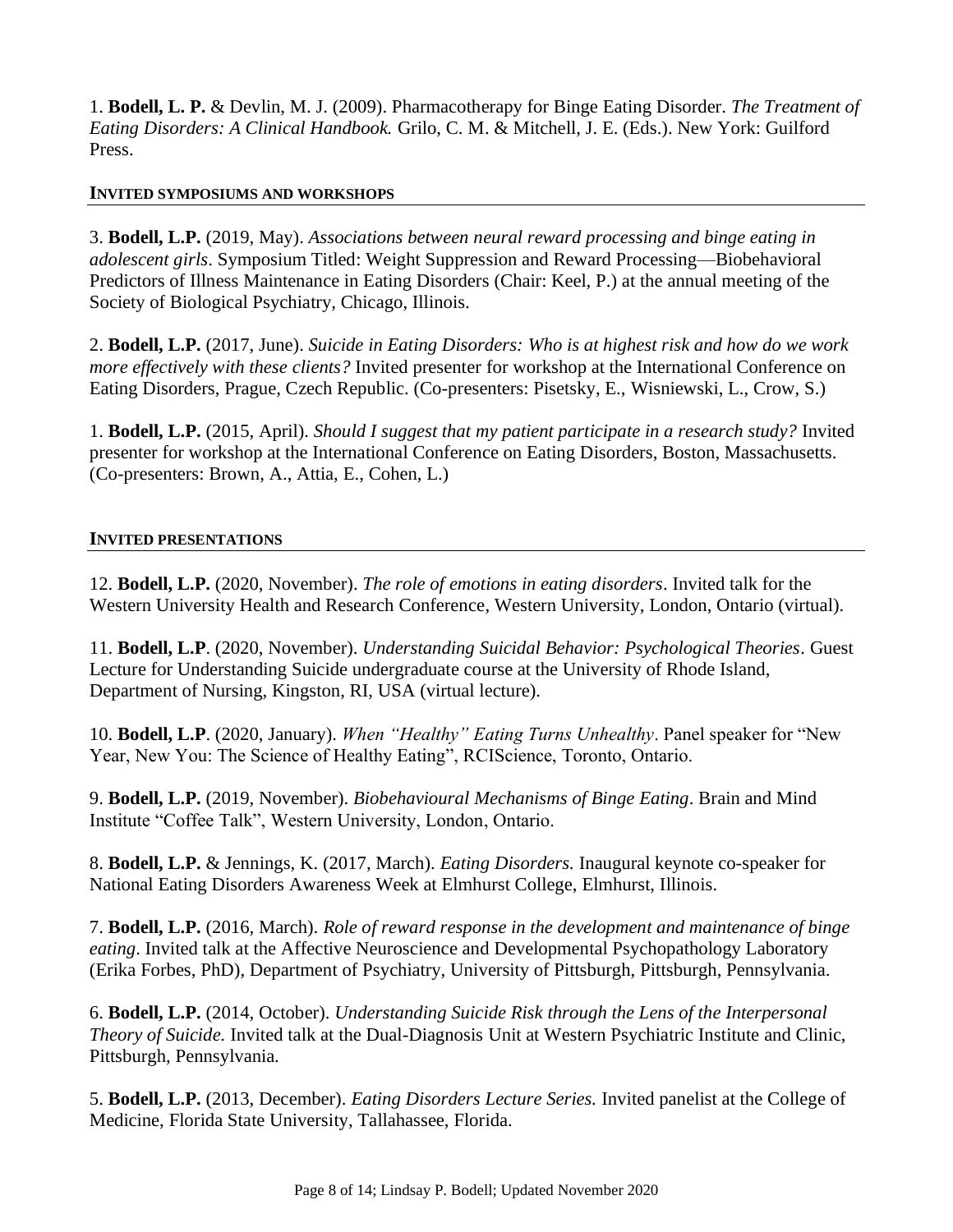4. **Bodell, L.P.,** Keel, P.K., Akubuiro, A., Caballero, J., Tranel, D., & McCormick, L. M. (2013, April). *Influence of brain volume and malnutrition on decision-making in anorexia nervosa*. Invited talk at the Florida State University Graduate Research Day, Tallahassee, Florida.

3. **Bodell, L.P.** (2012, November). *Eating Disorders Lecture Series.* Invited panelist at the College of Medicine, Florida State University, Tallahassee, Florida.

2. **Bodell, L.P.** *Anorexia Nervosa: Description, Prevalence, Course, and Outcome.* (2012, April). Guest lecture for Abnormal Psychology undergraduate course at Florida State University, Department of Psychology, Tallahassee, Florida.

1. **Bodell, L.P.,** Hildebrandt, B.A., & Keel, P.K. (2011, April). *Satiety differences between purging disorder and bulimia nervosa.* Invited talk for the "Future of Eating Disorders Research Paper Session" at the International Conference on Eating Disorders, Miami, Florida.

## **CONFERENCE PRESENTATIONS**

36. **Bodell L.P.**, Egbert, A.H., Anaya, C., & Wildes, J.E. (2020, November). *Longitudinal associations between emotional reactivity and eating disorder symptoms in a clinical sample.* Paper presented at the Association for Behavioral and Cognitive Therapies, virtual conference due to the COVID-19 pandemic.

35. Kinnear, A., Szczyglowski, K., & **Bodell, L. P**. (2020, July). *Presence and impact of weight misperception in women seeking eating disorder treatment*. Paper presented at the Canadian Psychological Association conference, virtual due to the COVID-19 pandemic. mentored trainee.

34. **Bodell, L.P**., Smith, A.R., & Witte, T.K. (2019, September). *Dynamic associations between interpersonal needs and suicidal ideation in women with eating disorders*. Poster presented at the Eating Disorder Research Society Meeting, Chicago, IL.

33. Forney, K.J., **Bodell, L.P.,** Keel, P.K. (2019, September)*. Examining the relationship between weight suppression and naturalistic long-term outcome in women with purging syndromes*. Poster presented at the Eating Disorder Research Society Meeting, Chicago, IL.

32. Jennings, K.M., Anaya, C., Rambur, B., **Bodell, L.P**., Graham, A.K., Forney, K.J., Anam, S., & Wildes, J.E. (2019, September). *Workforce diversity in the field of eating disorders among an international sample: a mixed methods study.* Poster presented at the Eating Disorder Research Society Meeting, Chicago, IL.

31. **Bodell, L.P.,** Forney, K.J., Chavarria, J., Keel, P.K., & Wildes, J.E. (2019, March). *Self-report measures of loss of control over eating: psychometric properties in clinical and non-clinical samples*. Poster presented at the International Conference on Eating Disorders, New York, New York.

30. Heard, A., Anaya, C., Wildes, J.E., & **Bodell, L.P**. (2019, March). *Associations of emotion reactivity and emotion regulation with eating disorder symptoms in a transdiagnostic clinical sample*. Paper presented at the International Conference on Eating Disorders, New York, New York.

29. Anaya, C., Jennings, K.M., **Bodell, L.P**., Graham, A.K., Forney, K.J., Anam, S., & Wildes, J.E. (2019, March). *Diversity among the workforce in the field of eating disorders*. Poster presented at the International Conference on Eating Disorders, New York, New York.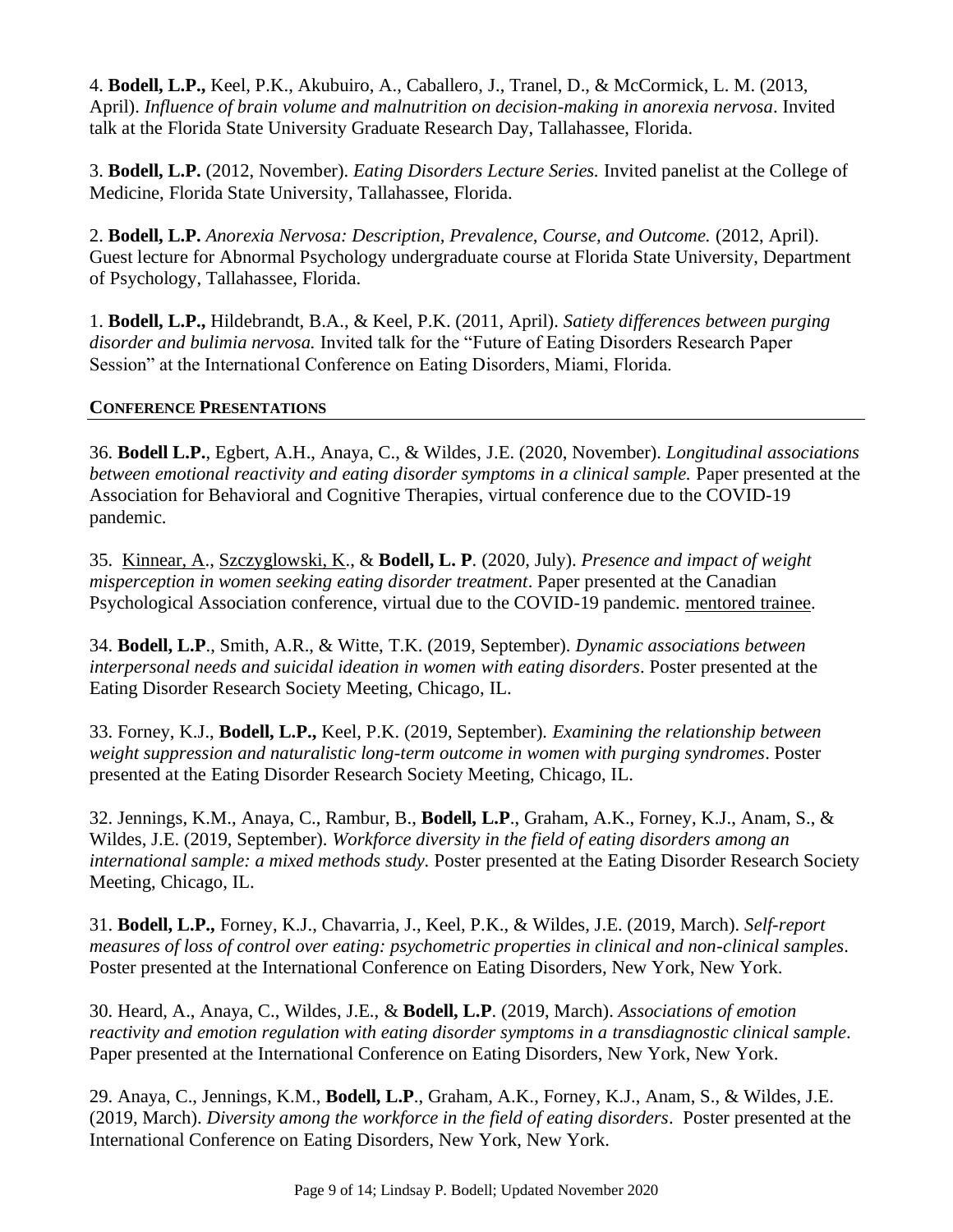28. Keel, P.K., Kennedy, G., Appelbaum, J., Williams, D. & **Bodell, L.P.** (2019, March). *Examining reward value in bulimic syndromes: novel insights into vulnerability for comorbidity*. Paper presented at the International Conference on Eating Disorders, New York, New York.

27. **Bodell L.P**, Pearson C. M., Smith K. E., Cao L., Crosby R. D., Peterson C. B., Crow S. J., & Berg K. C. (2018, April). *Improvements in Emotion Regulation Skills Predict Improvements in Eating Disorder Cognitions in a Clinical Sample of Individuals with Binge Eating*. Paper presented at the International Conference on Eating Disorders, Chicago, Illinois.

26. **Bodell, L.P.,** Wildes, J.E., Goldschmidt, A., Cheng, Y., Keenan, K., Hipwell, A., & Stepp, S. (2017, June) *Developmental trajectories of eating disorder symptoms in Black and White girls.* Paper presented at the International Conference on Eating Disorders, Prague, Czech Republic.

25. **Bodell, L.P**., Wildes, J.E., Goldschmidt, A.B., Keenan, K., Guyer, A., Hipwell, A., Stepp, S., & Forbes, E.E. (2016, October). *Reward processing and bulimic symptoms in a community-based sample of adolescent girls.* Poster presented at the Eating Disorders Research Society Meeting, New York, New York.

24. Kennedy, G.A., **Bodell, L.P.**, Forney, K.J., & Keel, P.K. (2016, October). *Developing novel tasks for measuring approach motivation for food and non-food rewards*. Poster presented at the Eating Disorders Research Society Meeting, New York, New York.

23. **Bodell, L.P.,** & Wildes, J.E. (2016, May). *Predictors of Suicidal Ideation Onset in a Clinical Sample of Individuals with Anorexia Nervosa.* Paper presented at the International Conference on Eating Disorders, San Francisco, California.

22. **Bodell, L.P.,** Racine, S.E., & Wildes, J.E. (2015, November). *Associations between weight suppression and eating pathology in anorexia nervosa in the year following intensive treatment*. Poster presented at the Association for Behavioral and Cognitive Therapy, Chicago, Illinois.

21. **Bodell, L.P.,** Brown, T. A., Keel, P.K. (2015, April). *Weight suppression is associated with bulimic symptoms at 20-year follow-up: potential psychosocial mediators*. Paper presented at the International Conference on Eating Disorders, Boston, Massachusetts.

20. **Bodell, L.P.,** Williams, D.L. & Keel, P.K. (2014, September). *Examination of biological and behavioral correlates of weight suppression in bulimia nervosa.* Poster presented at the Society for Research in Psychopathology, Evanston, Illinois.

19. **Bodell, L.P.,** Williams, D.L., Keel, P.K. (2014, July). *Examination of biological and behavioral correlates of weight suppression in bulimia nervosa*. Paper presented at the Annual Meeting of the Society for the Study of Ingestive Behaviors, Seattle, Washington.

18. Forney, K.J., **Bodell, L.P**., Keel, P.K. (2014, March). *Examining size versus loss of control eating episodes in purging syndromes.* Paper presented at the International Conference on Eating Disorders, New York, New York.

17. **Bodell, L.P.,** Williams, D.L. & Keel, P.K. (2014, March). *Associations between leptin and the reinforcing value of food in women with bulimia nervosa*. Poster presented at the International Conference on Eating Disorders, New York, New York.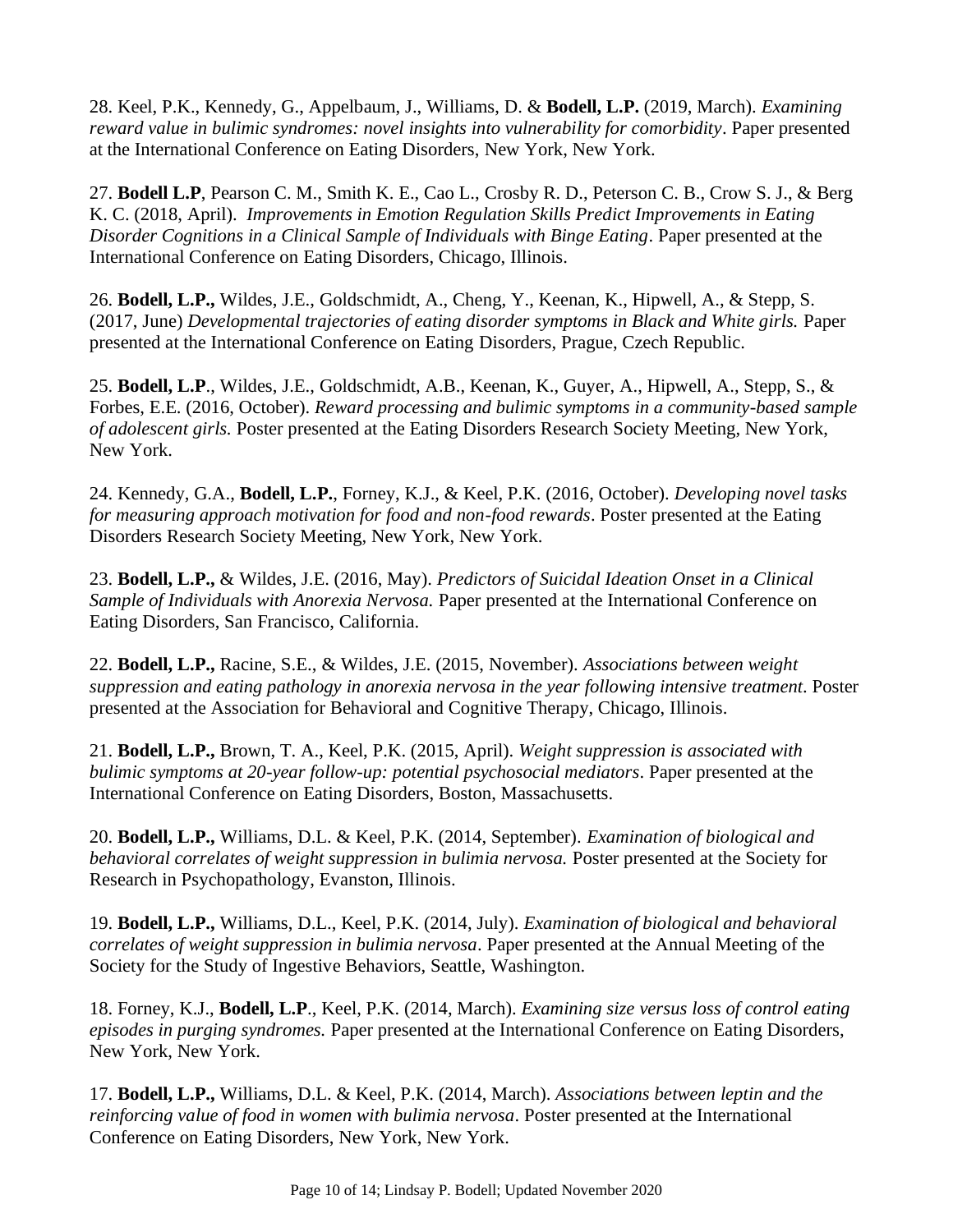16. **Bodell, L.P.**, Eckel, L.A., McCormick, L.M., Jimerson, D.C., & Keel, P.K. (2013, July). *Leptin alterations in eating disorders: associations with food intake and clinical features in bulimia nervosa and purging disorder.* Poster presented at the Society of the Study of Ingestive Behavior meeting, New Orleans, Louisiana.

15. Gottfried, E., **Bodell, L.P.,** Carbonell, J., & Joiner, T.E. (2013, May). *Clinical utility of the MMPI-*2-RF suicidal/death ideation scale. Poster presented at the 48<sup>th</sup> Annual Symposium on Recent MMPI Research, St. Pete Beach, Florida.

14. Siegfried, N., Bartlett, M., Goodwin, N., Witte, T.K., Smith, A., **Bodell, L.P.**, & Joiner, T.E. (2013, April). *Suicidality over the course of treatment in clients with eating disorders*. Paper presented at the American Association of Suicidality Meeting, Austin, Texas.

13. Dutton, G., **Bodell, L.P.,** Smith, A.R., & Joiner, T.E. (2013, March). *Examination of the relationship between obesity and suicidality.* Poster presented at the Annual Meeting and Scientific Sessions of the Society of Behavioral Medicine, San Francisco, California.

12. Ribeiro, J.D., **Bodell, L.P.**, & Joiner, T.E. (2012, November). *Disgust with self, others, and world in suicidality.* Poster presented at the Association for Behavioral and Cognitive Therapies, National Harbor, MD.

11. Hames, J. L., **Bodell, L. P.,** Holm-Denoma, J. M., Smith, A. R., Gordon, K. H., & Joiner, T. E. (2012, November). *A prospective test of the stress-generation hypothesis among depressive, eating disorder, and anxiety symptoms.* Poster presented at the Association for Behavioral and Cognitive Therapies, National Harbor, MD.

10. **Bodell, L.P.,** Keel, P.K., & Joiner, T.E. (2012, May). *Eating disorders increase risk for suicidality beyond risk associated with mood, anxiety, and substance use disorders.* Paper presented at the International Conference on Eating Disorders, Austin, Texas.

9. **Bodell, L.P.,** Smith, A.R., Keel, P.K., Goodwin, N., Siegfried, N., Bartlett, M.L., & Joiner, T.E. (2011, September). *Burdensomeness and thwarted belongingness: potential candidates for the association between eating disorders and suicidality*. Poster presented at the international meeting of the Eating Disorders Research Society, Edinburgh, Scotland, UK.

8. Attia, E., Broft, A., **Bodell, L.P.,** Ojserkis, R., Hesselgrave, N.B., & Parsey, R. (2011, September). *Serotonin transporter in individuals with a history of anorexia nervosa: a pet study with [11c]dasb.* Poster presented at the international meeting of the Eating Disorder Research Society, Edinburgh, Scotland, UK.

7. **Bodell, L.P.,** Hildebrandt, B.A., & Keel, P.K. (2011, April). *Satiety differences between purging disorder and bulimia nervosa.* Paper presented at the International Conference on Eating Disorders, Miami, Florida.

6. Smith, A.R., **Bodell, L.P**., Bartlett, M., Siegfried, N. Goodwin, N., & Joiner, T.E. (2011, April). *Understanding elevated suicidality in eating disorders: the role of the acquired capability for suicide.*  Paper presented at the International Conference on Eating Disorders, Miami, Florida.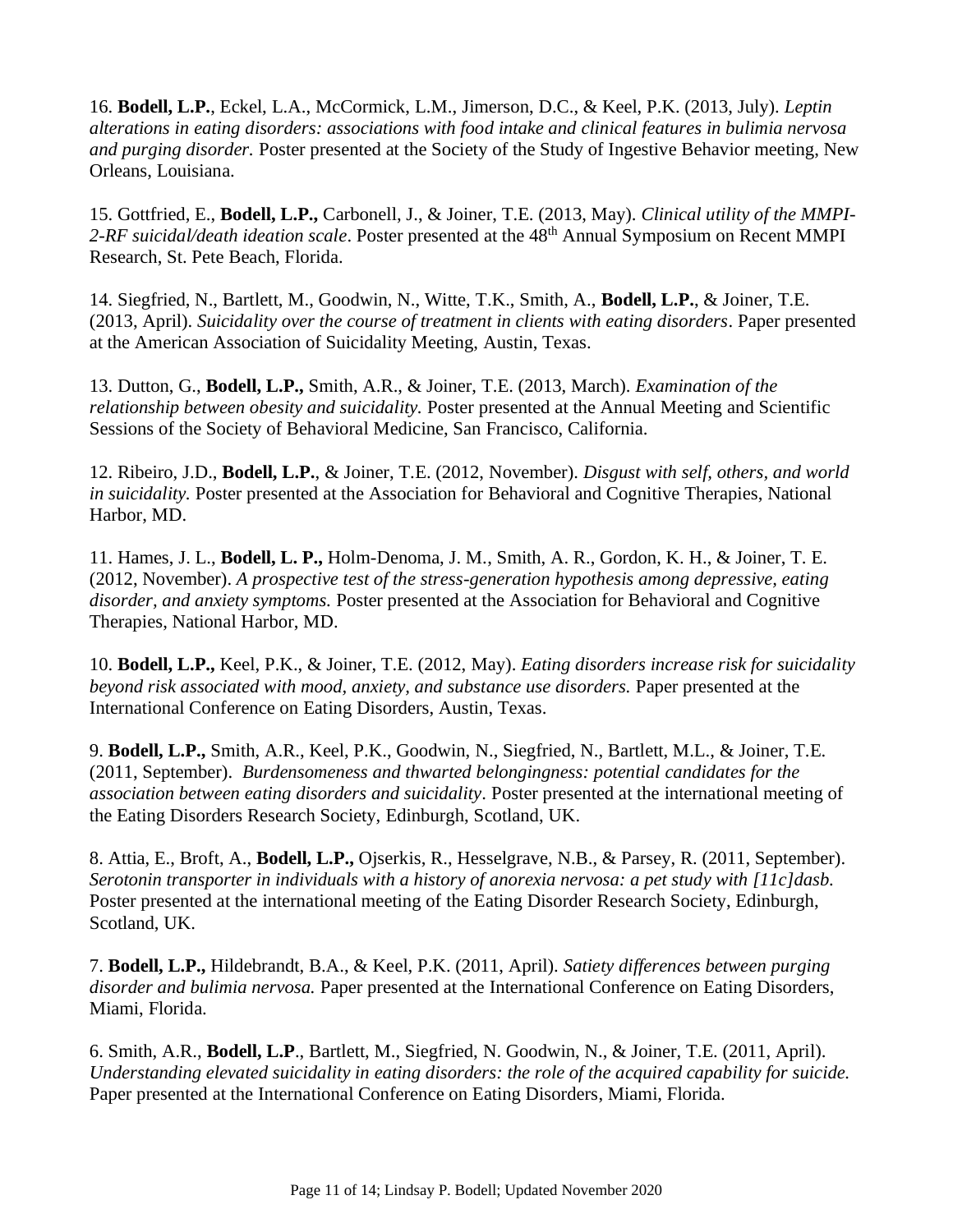5. **Bodell, L.P.,** Keel, P.K., Joiner, T.E. (2010, October). *Eating disorders are associated with lifetime suicidality outside of mood disorders.* Poster presented at the international meeting of the Eating Disorder Research Society, Cambridge, Massachusetts.

4. **Bodell, L.P**., Brown, T.A. Hildebrandt, B., Keel, P.K. (2010, June). *Influence of recovery and comorbid disorders on social adjustment.* Poster presented at the international meeting of the Academy for Eating Disorders, Salzburg, Austria.

3. Brown, T.A., **Bodell, L.P.,** Hildebrandt, B., Keel, P.K. (2010, June). *The effect of relationship status on the link between sexual orientation and disordered eating in men.* Poster presented at the international meeting of the Academy for Eating Disorders, Salzburg, Austria.

2. **Bodell, L.P.,** Keel, P.K., Ialongo, N., & Joiner, T.E. (2009, September). *Longitudinal association between impulsivity and bulimia nervosa*. Poster presented at the international meeting of the Eating Disorders Research Society, Brooklyn, New York.

1. **Bodell, L. P.,** Mayer, L. S., Attia, E. A., Schebendach, J. S., & Walsh, B. T. (2009, September) *Body fat predicts outcome in anorexia nervosa: a replication study*.Paper presented at the international meeting of the Eating Disorders Research Society, Brooklyn, New York.

## **TEACHING EXPERIENCE**

## *Undergraduate Courses:*

- Abnormal Psychology (Florida State University)
- Abnormal Psychology (Western University)

## *Graduate Courses:*

- Adult Psychopathology and Diagnosis (Western University)
- Clinical Skills Pre-Practicum (Western University)

### **POSTDOCTORAL SUPERVISION**

Cassandra Lowe PDF co-supervisor (2019-present)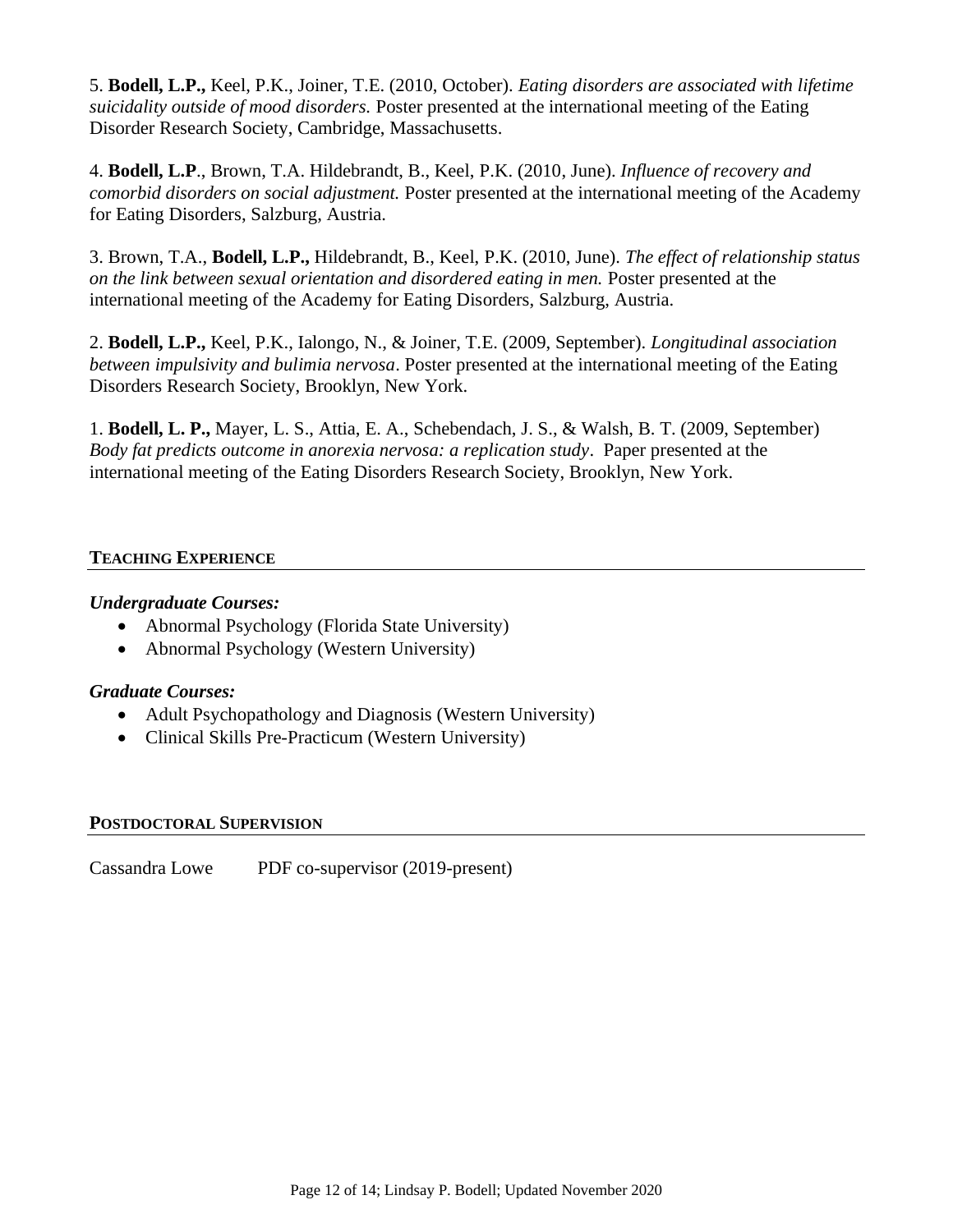#### **GRADUATE SUPERVISION**

| <b>Bryan Grant</b>       | PhD co-supervisor $(2018-2019)$                             |
|--------------------------|-------------------------------------------------------------|
| Catalina Sarimento       | PhD advisory committee                                      |
| Carolina Patryluk        | PhD advisory committee                                      |
| Nick Slothouber          | PhD examination committee                                   |
| Ola Mohamed Ali          | Comprehensive examination committee                         |
| Abbigail Kinnear         | MSc supervisor (2019-present)                               |
| Samantha Withnell        | MSc supervisor (2019-present)                               |
| Genevieve Bianchini      | MSc supervisor (2020-present)                               |
|                          | Katarina Huellemann MSc advisory committee                  |
| Kara Hannah              | MSc advisory committee                                      |
| <b>Anne-Marie Muller</b> | MSc advisory committee                                      |
| Lital Yosopov            | MSc advisory committee                                      |
| Jennifer Mullen          | MSc advisory committee                                      |
| Margaret Head            | MSc examination committee                                   |
| Lindsay Gabel            | MSc examination committee.                                  |
| Aviva Blacher            | MSc examination committee.                                  |
| Emma Truffyn             | Graduate Research Assistant (2019-2020)                     |
| Lindsay Sycz             | PsyD Clinical Supervisor, University of Chicago (2016-2017) |

#### **UNDERGRADUATE SUPERVISION**

| Honors Thesis Supervisor (2019-2020)<br>Honors Thesis Supervisor (2019-2020)<br>Honors Thesis Supervisor (2018-2019)<br>Honors Thesis Supervisor (2018-2019)<br>Honors Thesis Co-Supervisor, Florida State University (2013-2014) |  |  |  |
|-----------------------------------------------------------------------------------------------------------------------------------------------------------------------------------------------------------------------------------|--|--|--|
| Research Assistant (2018-2019)                                                                                                                                                                                                    |  |  |  |
| Briana De La Perrelle-Talbot Research Assistant (2018-2019)                                                                                                                                                                       |  |  |  |
| Research Assistant (2019)                                                                                                                                                                                                         |  |  |  |
| Research Assistant (2018-2020)                                                                                                                                                                                                    |  |  |  |
| Research Assistant (2019-2020)                                                                                                                                                                                                    |  |  |  |
| Research Assistant (2019-present)                                                                                                                                                                                                 |  |  |  |
| Research Assistant (2019-present)                                                                                                                                                                                                 |  |  |  |
| Research Assistant (2019-2020)                                                                                                                                                                                                    |  |  |  |
| Research Assistant (2019-present)                                                                                                                                                                                                 |  |  |  |
| Research Assistant (2020-present)                                                                                                                                                                                                 |  |  |  |
| Research Assistant (2020-present)                                                                                                                                                                                                 |  |  |  |
| Research Assistant (2020-present)                                                                                                                                                                                                 |  |  |  |
| Research Assistant (2020-present)                                                                                                                                                                                                 |  |  |  |
|                                                                                                                                                                                                                                   |  |  |  |